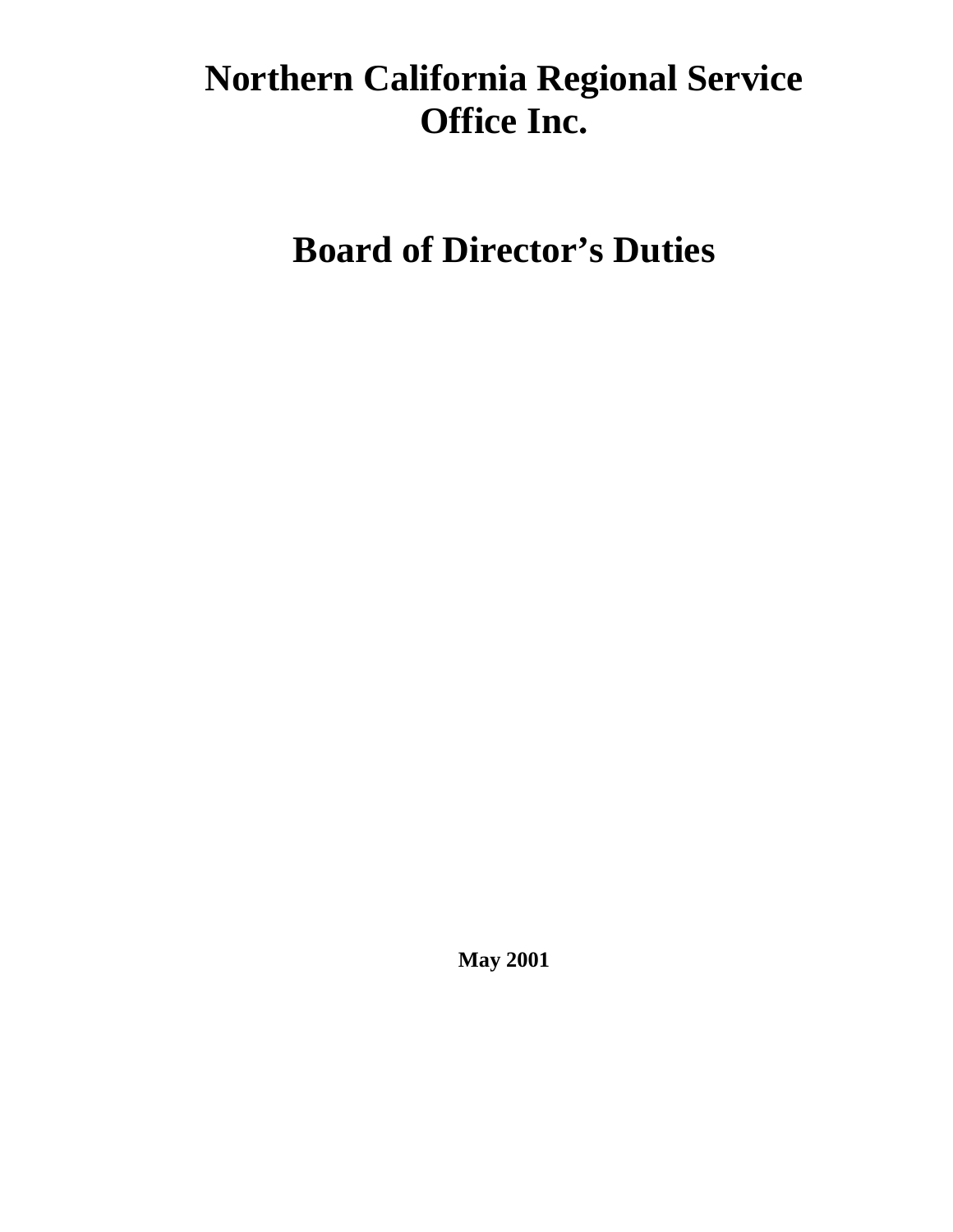#### **President**

Article 7.07 of the Bylaws of Northern California Regional Service Office Inc, outlines the NCRSO Board of Directors Presidents position as follows:

> "The President shall be the Chief Executive Officer of the Corporation and shall, in general, subject to the control of the Board, supervise and direct the affairs of the Corporation. S/he shall perform all duties incidental to his/her office and such other duties as may be required by law, the Articles of these Bylaws, or which may be from time to time prescribed by the Board. S/he shall preside at all meetings of the Board, except as otherwise expressly provided by law, by the Articles of Incorporation, or these Bylaws. S/he shall, in the name of the Corporation, execute such deeds, mortgages, bonds, contracts, checks, or other instruments which from time to time be authorized by the Board."

In addition the the above duties the President will:

- In general (subject to the control of the Board), supervise and direct the affairs of the corporation.
- Be responsible for all duties required by law, required by the Articles of Incorporation, required by NCRSO By-Laws, or which may be required from time to time as prescribed by the Board.
- In the name of the corporation, execute deeds, mortgages, bonds, contracts, checks, or other instruments as authorized by the Board.
- Serve as a signer on NCRSO and NCCNA bank accounts.
- Arrange the meeting agenda in cooperation with the Secretary.
- Preside over regular NCRSO BOD meetings.
- y Be responsible for appointing NCRSO Officers (not specifically defined in the NCRSO By-Laws) unless otherwise determined by the Board.
- Determine appointments (either of Directors or the general membership of NA) to any Ad-Hoc committees of the NCRSO unless otherwise determined by the Board.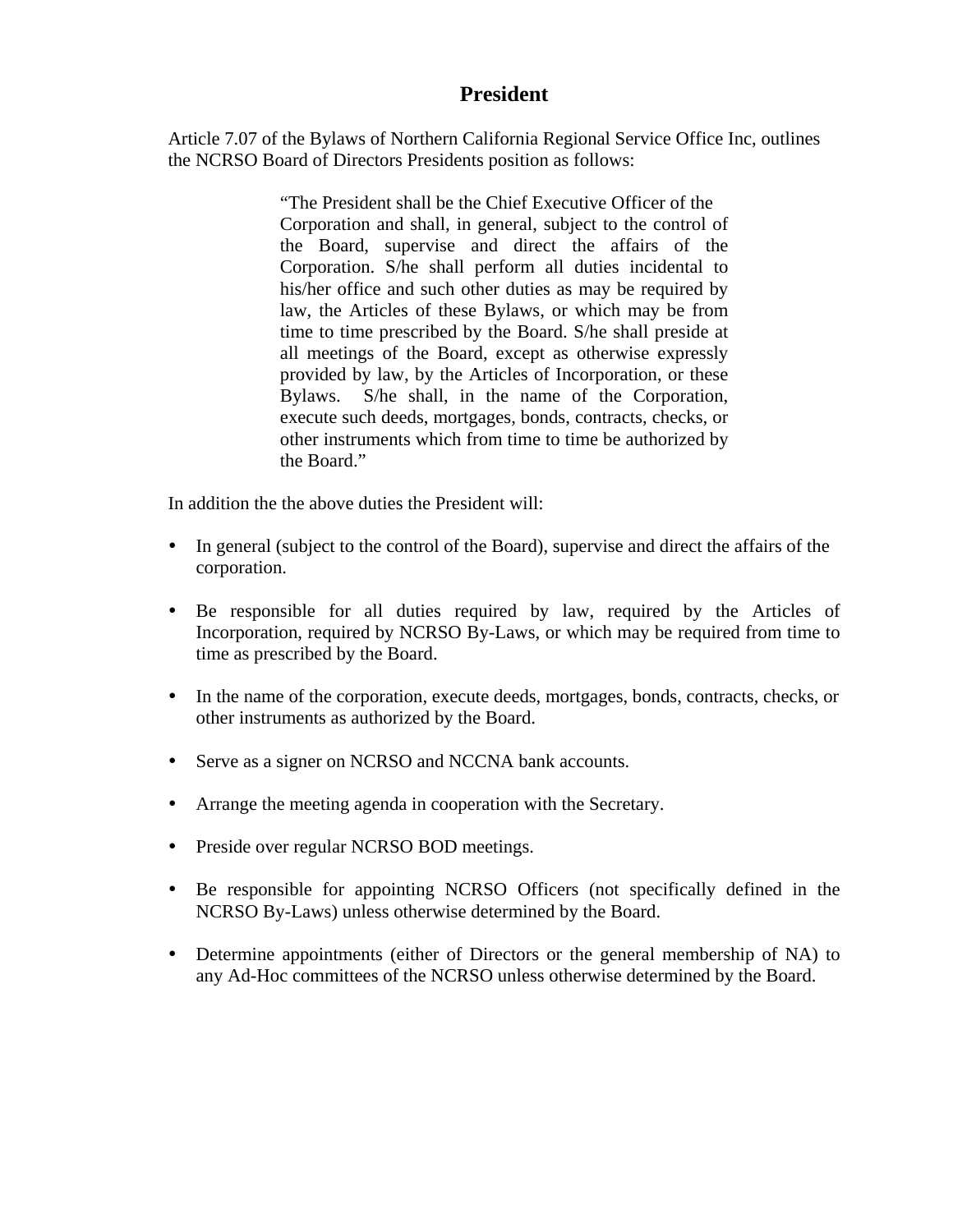## **Vice-President**

Article 7.07 of the Bylaws of Northern California Regional Service Office Inc, outlines the NCRSO Board of Directors Vice-President's position as follows:

> "In the absence of the President, or in the event of his or her inability or refusal to act, the Vice-President shall perform all duties of the President, and when so acting shall have all the power of and be subject to all the restrictions on the President. The Vice-President shall have other powers and perform such other duties as may be prescribed by law, by the Articles of Incorporation, by these Bylaws, or as may be prescribed by the Board."

In addition to the above duties the Vice-President will:

- Attend all NCRSO BOD meetings, assisting the President with duties.
- In the absence of the president, or in the event of his or her inability or refusal to act, perform all the duties of the president, and when so acting shall have the power of, and be subject to all the restrictions on the president.
- Have other powers and perform such other duties as may be prescribed by law, by the Articles of Incorporation, by these bylaws, or as may be prescribed by the BOD.
- Train as necessary to obtain adequate knowledge of the NCRSO BOD.
- Serve as a signatory on all NCRSO bank accounts.
- Handle NCRSO correspondence when directed by the BOD.
- Provide for the orientation of new BOD members.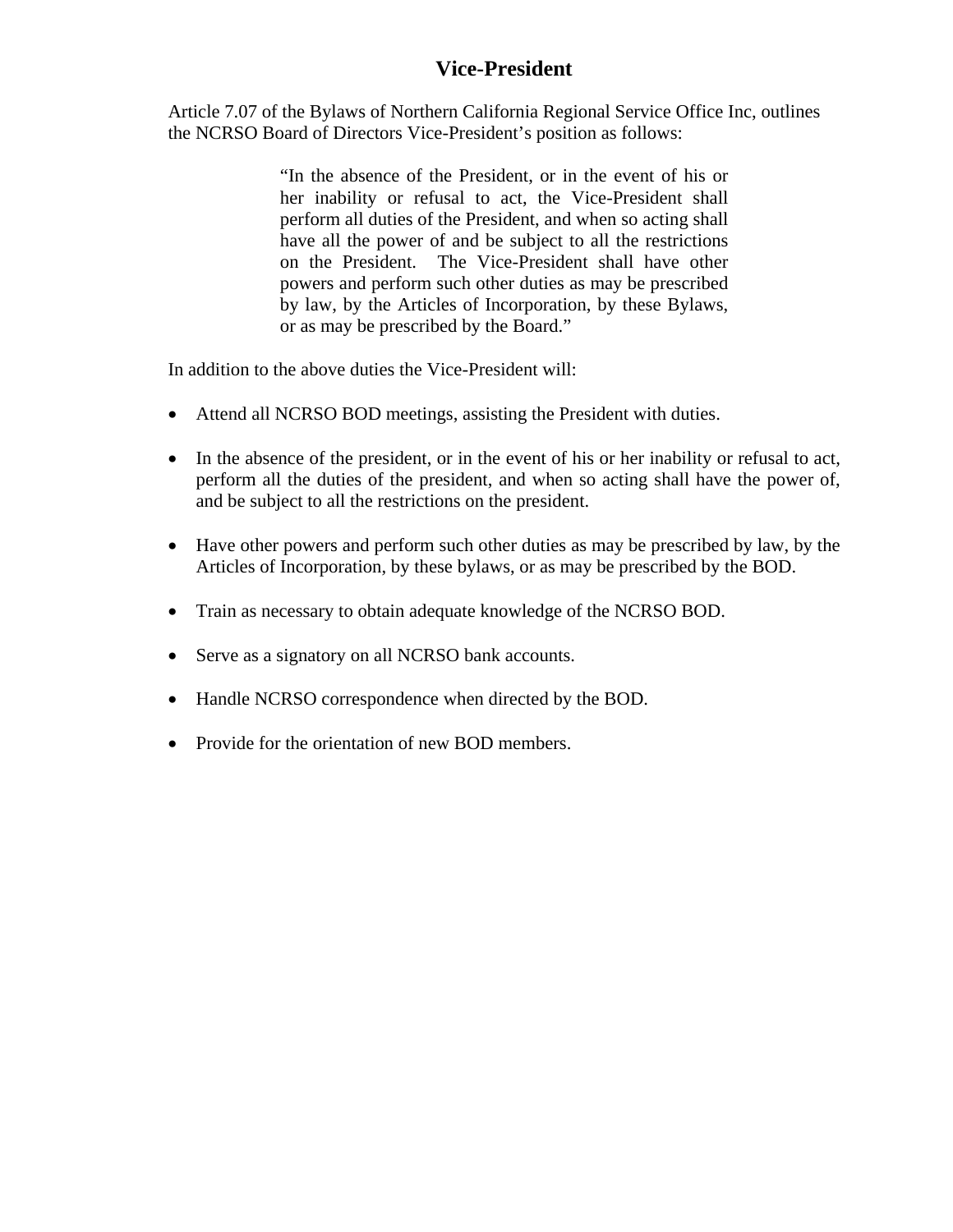#### **RSC Liaison**

According to RSC policy, the RSC Liaison position must be filled by the NCRSO BOD President or BOD Vice President. The RCS Liaison will:

- Attend all scheduled RSC meetings.
- Provide sufficient notice to the President/Vice President if unable to attend RSC meeting.
- Submit to the RSC committee a written and verbal report. Summarizing the previous RSO Board meeting. Including all main motions, Director attendance, and financial statement (including photocopies of bank statements).
- Submit to the RSO a written and verbal report. Summarizing the previous RSC meeting. Including all main motions.
- When a clear conscience of the Board has been reached, represent such conscience as necessary at the RSC meetings.
- Write and submit main motions at the RSC meeting when requested by the Board.
- Submit the number of Director positions which are (or will be) vacant by the next NCRSO Annual meeting to the RSC 90 days prior to that Annual meeting.
- Present the approved NCRSO Budget to the RSC.
- Present the approved NCRSO Business Plan to the RSC.
- Present the approved NCRSO Annual Report to the RSC.
- Present collective Board input for the NCRSC's bi-annual inventory.
- Submit liability insurance cover letter to RSC after each policy renewal/revision.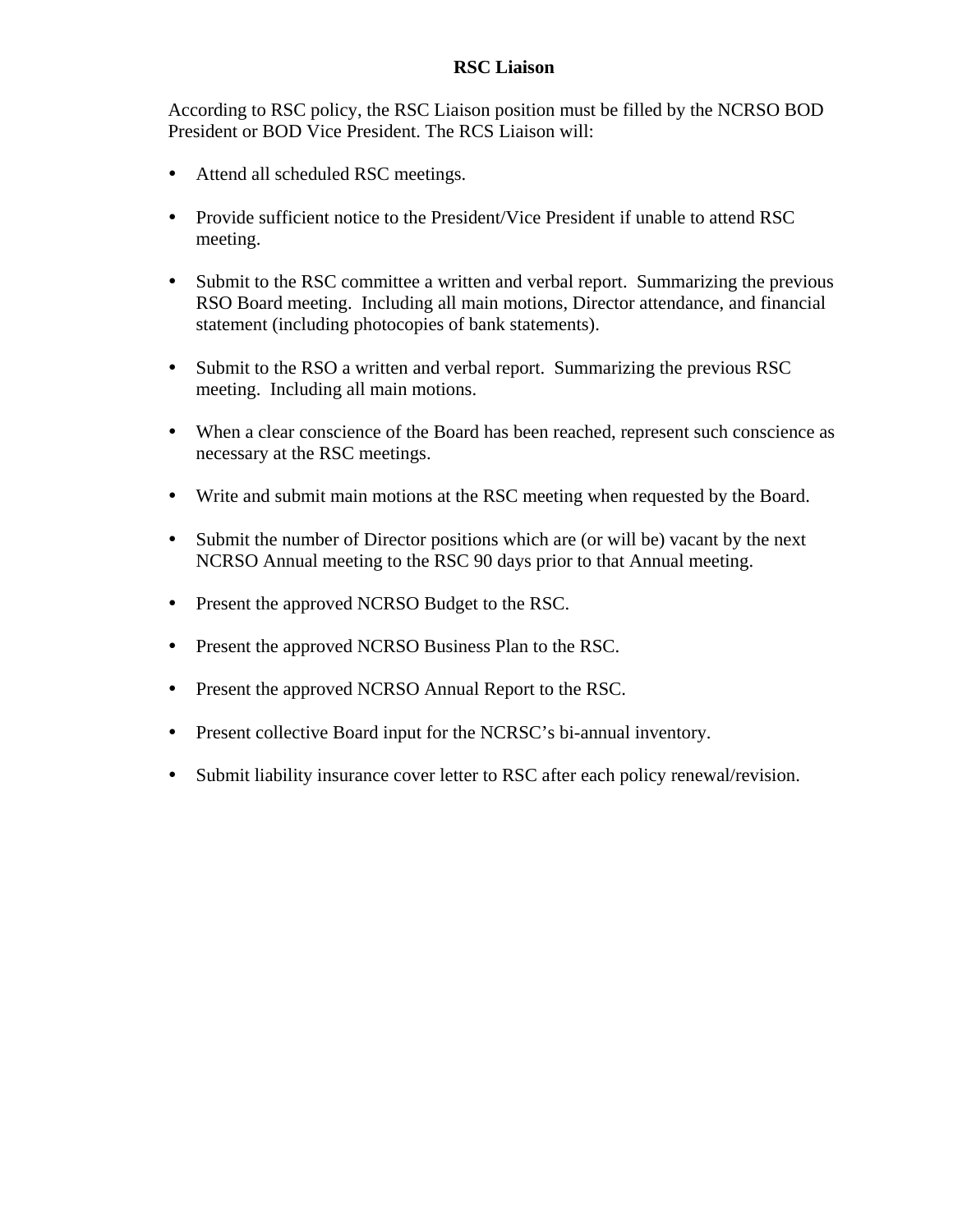#### **NCCNA Liaison**

According to NCCNA guidelines, the NCCNA Liaison position must be filled by the NCRSO BOD President or BOD Vice President, and as such is a seated voting member of NCCNA. The NCCNA Liaison will:

- Attend all scheduled NCCNA meetings.
- Provide sufficient notice to the President/Vice President if unable to attend the NCCNA meeting.
- Submit to the NCCNA committee a written and verbal report. Summarizing the previous RSO Board meeting as it pertains to NCCNA
- Submit to the RSO a written and verbal report. Summarizing the previous NCCNA meeting. Including all main motions, contarcts for approvals, Treasurer's reports and Bank statements.
- When a clear conscience of the Board has been reached, represent such conscience as necessary at the NCCNA meetings.
- Write and submit main motions at the NCCNA meeting when requested by the Board.
- Serve as a signatory on the NCCNA bank account.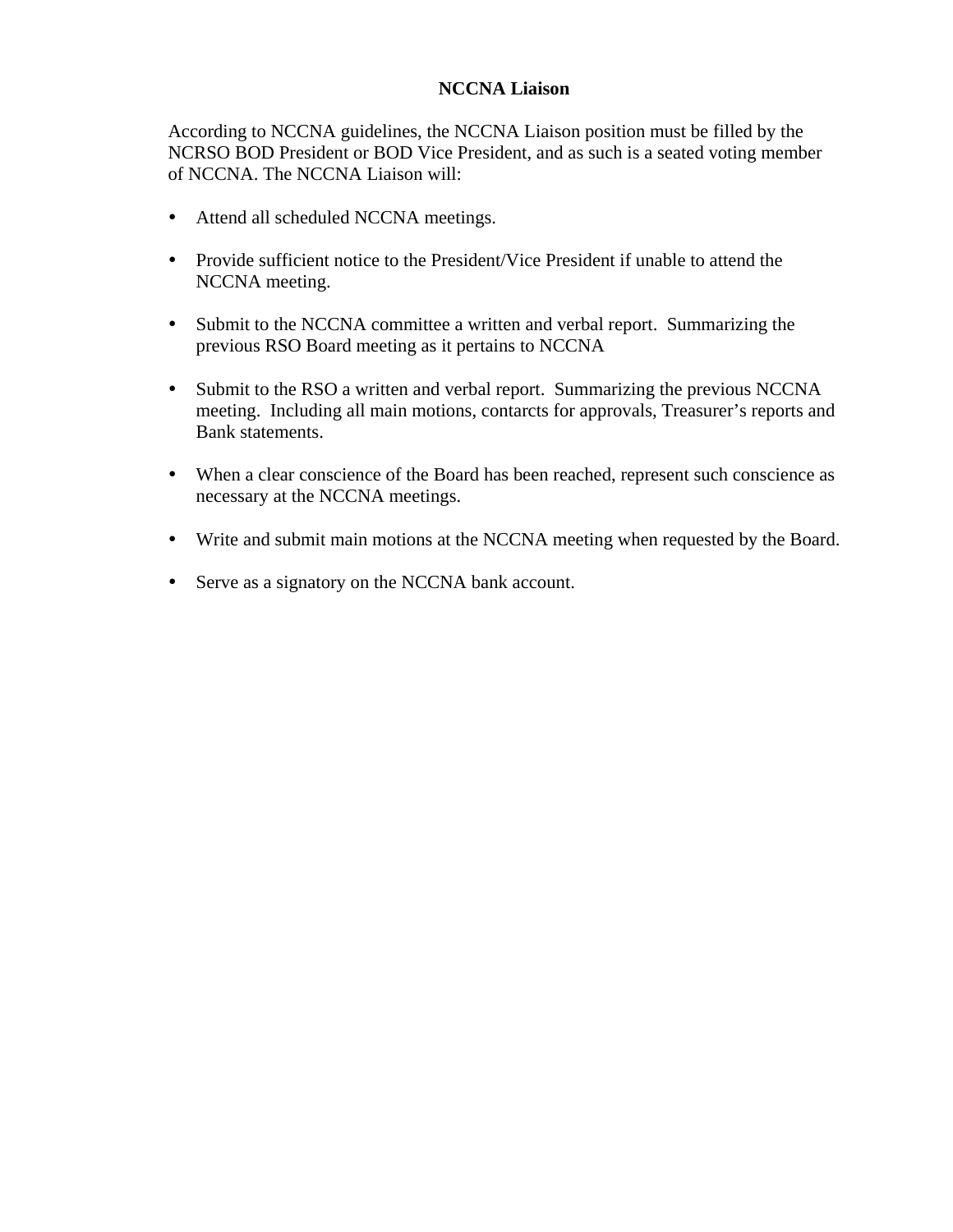#### **Secretary**

Article 7.07 of the Bylaws of Northern California Regional Service Office Inc, outlines the NCRSO Board of Directors Secretary position as follows:

> **Book of Minutes.** The Secretary shall keep or cause to be kept, at the Corporation's Principal Office or such other place as the Board may direct a book of minutes of all meetings, proceedings and actions of the Board and of committees of the Board. The minutes of meetings shall include the time and place that the meeting was held, whether the meeting was annual, regular, or special, and, if special, how authorized, the notice given, and the names of those present at Board and committee meetings. The Secretary shall keep or cause to be kept, at the Principal Office, a copy of the Articles of Incorporation and Bylaws, as amended to date.

> **Notices, Seal, and other Duties.** The Secretary shall give, or cause to be given, notice of all meetings of the Board and of committees of the Board required by applicable law or these Bylaws to be given. The Secretary shall keep the corporate seal in safe custody and shall have such other powers and perform such other duties as the Board or these Bylaws may prescribe.

In addition to the above duties the Secretary will:

- Attend all NCRSO BOD meetings.
- File minutes, reports, motions, and all origional paperwork in the RSO binders for permanent storage.
- Type, print and distribute copies of NCRSO Board of Director's minutes within 10 days following each meeting, in addition to a summary action agenda.
- Print and update a NCRSO Roster as necessairy. Track and maintain listing of NCRSO BOD seats and terms.
- Creates and agenda for each meeting, under the direction of the President.
- Update, as necessairy, and maintain Articles of Incorporation and NCRSO Bylaws.
- Maintain 'Policy' handbook, incorporating all motions which pertain to policy.
- Perform other duties as the Board will prescribe.
- Serve as a co-signer on NCRSO bank accounts
- File bi-annualy the Statement of Officers with the California Secretary of State.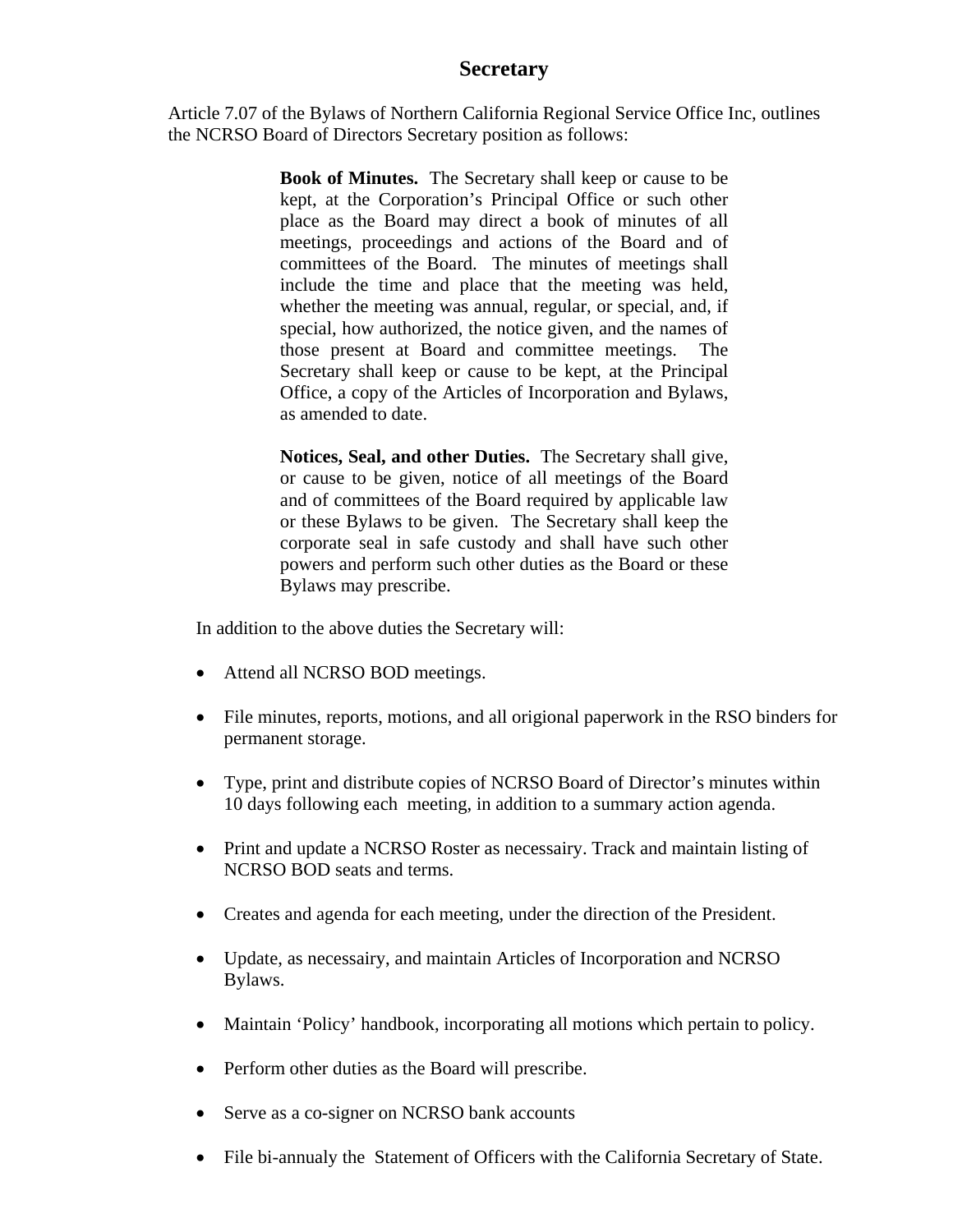#### **Treasurer**

Article 7.07 of the Bylaws of Northern California Regional Service Office Inc, outlines the NCRSO Board of Directors Presidents position as follows:

 **Books of Account.** The Treasurer shall keep and maintain, or cause to be kept and maintained, adequate and correct books and accounts of the Corporation's properties and transactions. The Treasurer shall give or cause to be given to the directors such financial statements and reports as are required to be given by law, by these Bylaws, or by the Board. The books of account shall be open to inspection by any director at all reasonable times.

**Deposit and Disbursement of Money and Valuables.** The Treasurer shall deposit or cause to be deposited, all money and other valuables in the name and to the credit of the Corporation with such depositories as the Board may designate, shall disburse the Corporation's funds as the Board may order, shall render to the president of the Board, and the Board, when requested, an account of all transactions and of the financial condition of the Corporation, and shall have such other powers and perform such other duties as the Board or these Bylaws may prescribe.

**Bond.** If required by the Board, the Treasurer shall give the Corporation a bond (with the surety or sureties) in the amount specified by the Board for faithful performance of the duties of the office and for restoration to the Corporation of all of its books, papers, vouchers, money, and other property of every kind in the possession or under the control of the Treasurer upon death, resignation, retirement, or removal from office. Any bond required by this Section will be paid for by the Corporation.

The NCRSO Treasurer oversees all NCRSO finances by completing the following:

- Attends all NCRSO BOD meetings.
- Serves as the custodian of all NCRSO bank accounts and is liaison with the bank.
- Is co-signer on all NCCNA and NCRSO bank accounts.
- Oversees keeping of accurate financial ledger by Office Manager.
- Pays all regular monthly operating and approved expenses in a timely manner.
- Gives a written financial report to BOD at each meeting including bank statements and reconciliation report.
- Serves as a conduit between CPA and NCRSO BOD.
- Verifies accurate filing of appropriate taxes in a timely manner.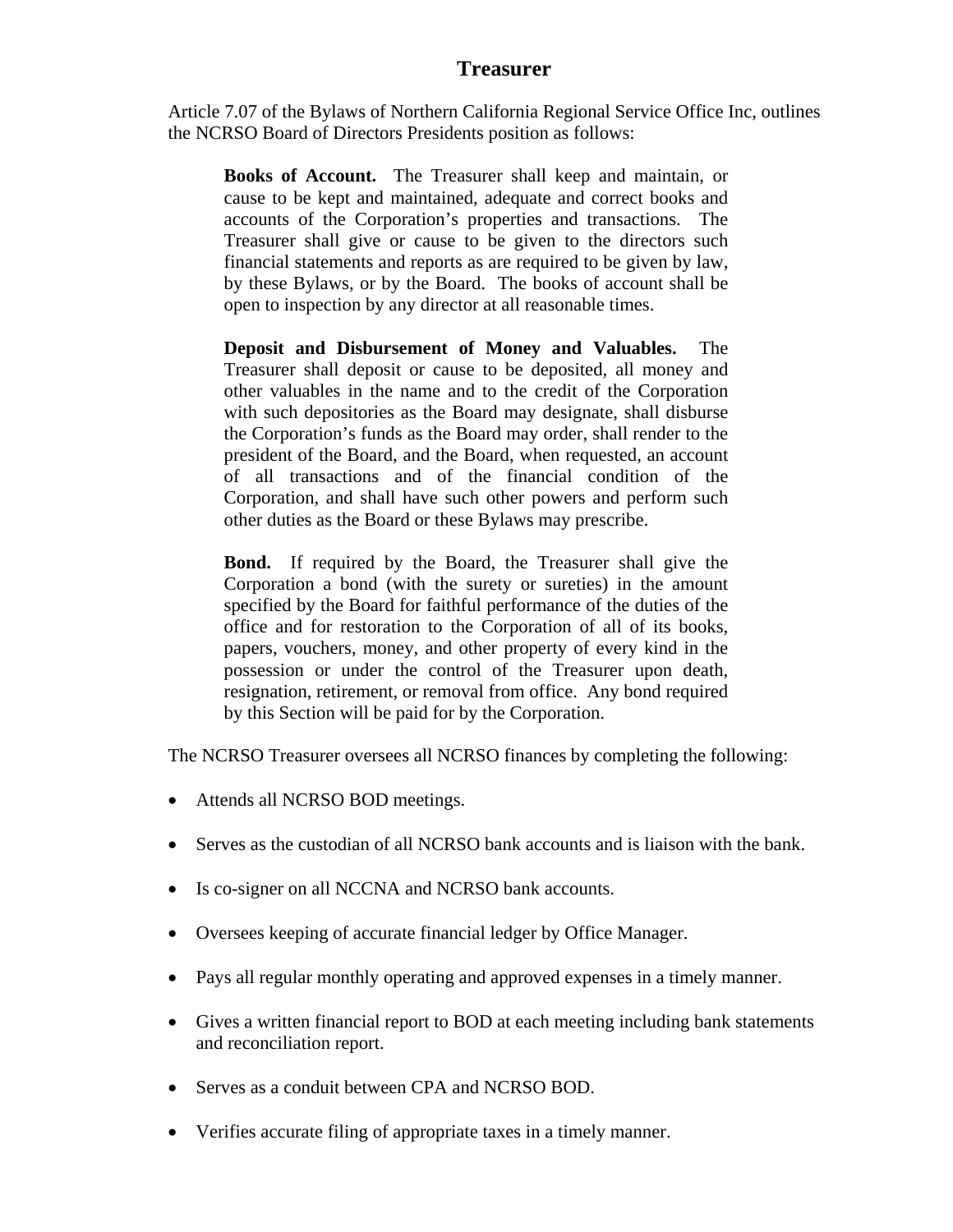- Submits an annual financial report to the NCRSO BOD.
- Reviews and verifies reimbursements prior to releasing payments.
- Provides training to Assistant Treasurer.
- Assists in the operations of the NCCNA treasury room at the convention if called upon to do so by the NCCNA treasurer.
- Takes responsibility for financial operation of the RSO booth at the convention. Insures adequate banks and change are provided, that cash is reconciled, accounted for and deposited in the bank prior to the close of the convention.
- Provides leadership in preparing the NCRSO annual budget.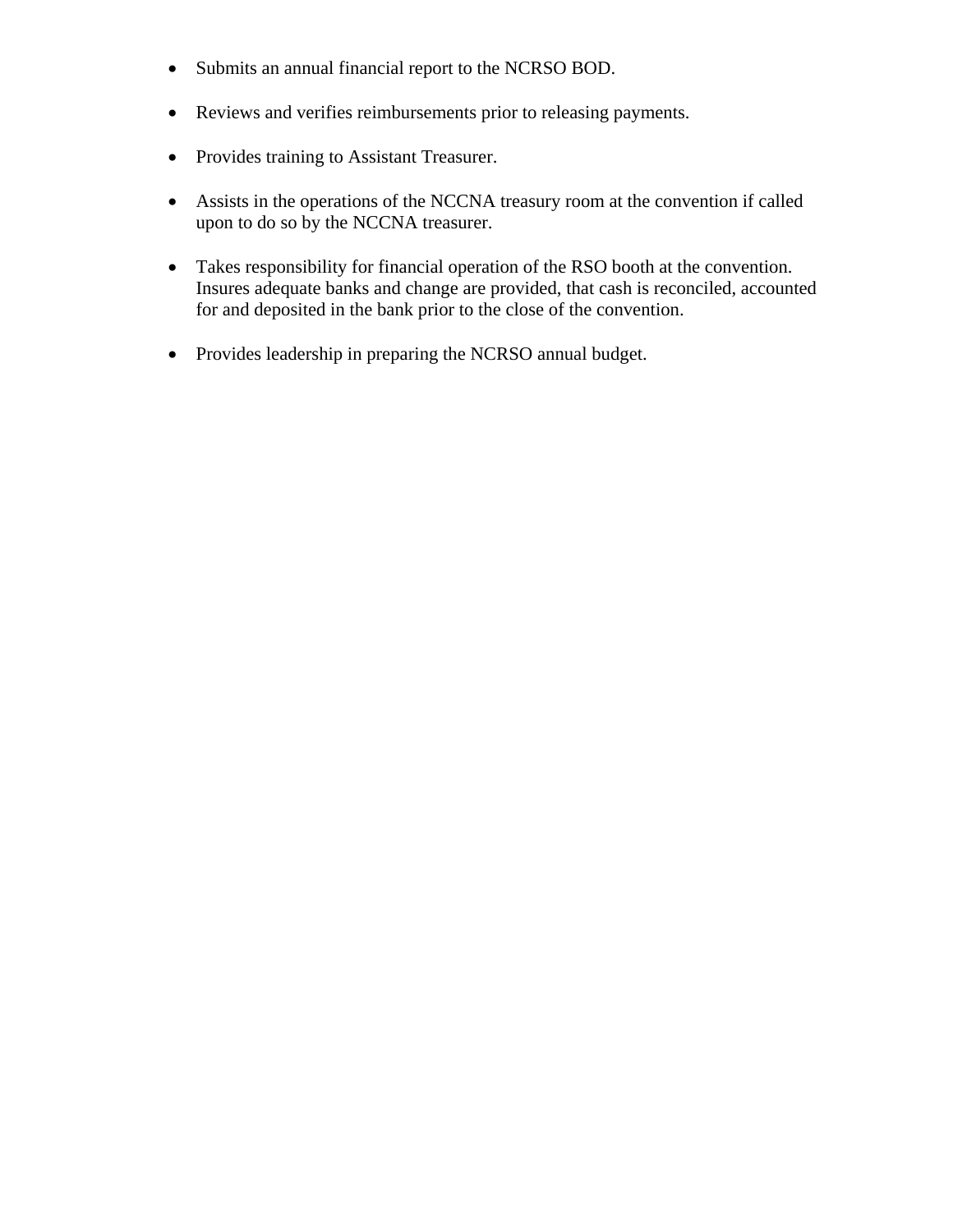## **Assistant Treasurer**

The Northern California Regional Service Office Assistant Treasurer will:

- Attend all NCRSO BOD meetings.
- Train adequately to assume all duties of the Treasurer.
- Assume all duties of the Treasurer in the absence of the Treasurer.
- Assist in the preparation of the budget and annual report.
- Conduct the annual audit of NCCNA.
- Conduct and/or assist in special projects as directed by the Board.
- Conducts quarterly audits, except periods where the Assistant Treasurer serves as Treasurer.
- Assist in the NCRSO annual audit.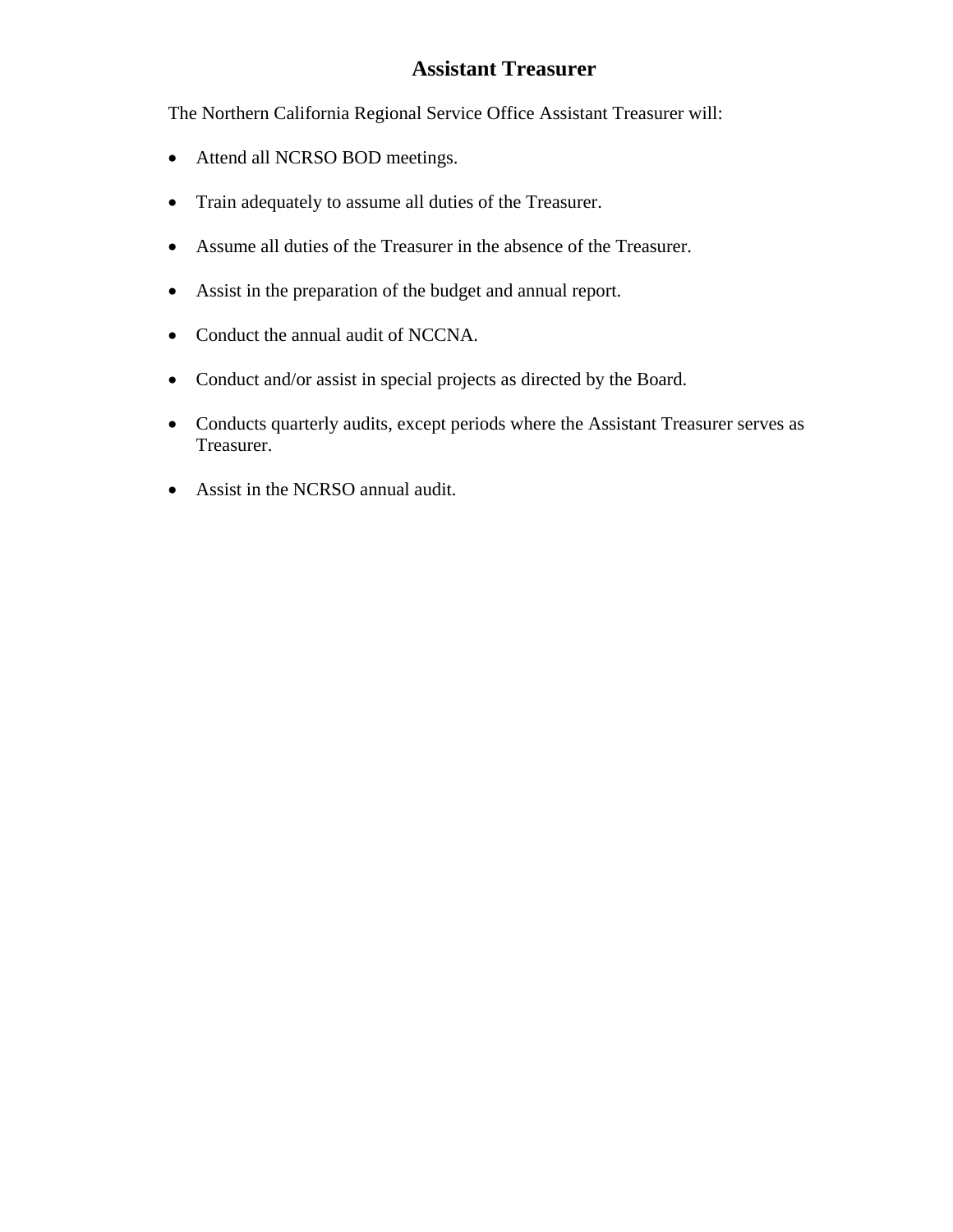## **Insurance / Contract Negotiator**

The Northern California Regional Service Office Insurance/Contract Negotiator will:

- Attend all NCRSO BOD meetings
- Provide contract negotiation services to any subcommittee of the RSC when requested to do so.
- Oversee all insurance polices and their activities.
- Submit a monthly report to the NCRSO in writing, if needed, and verbally report on the ongoing status of all insurance policies and issues.
- Track and monitor the various expiration dates on all insurance policies.
- Submit main motions for premium payment approval to the RSO Board as needed.
- Serve as the sole point of contact and work closely with the insurance broker/agent to insure proper and timely resolution of all ongoing claims policy amendments.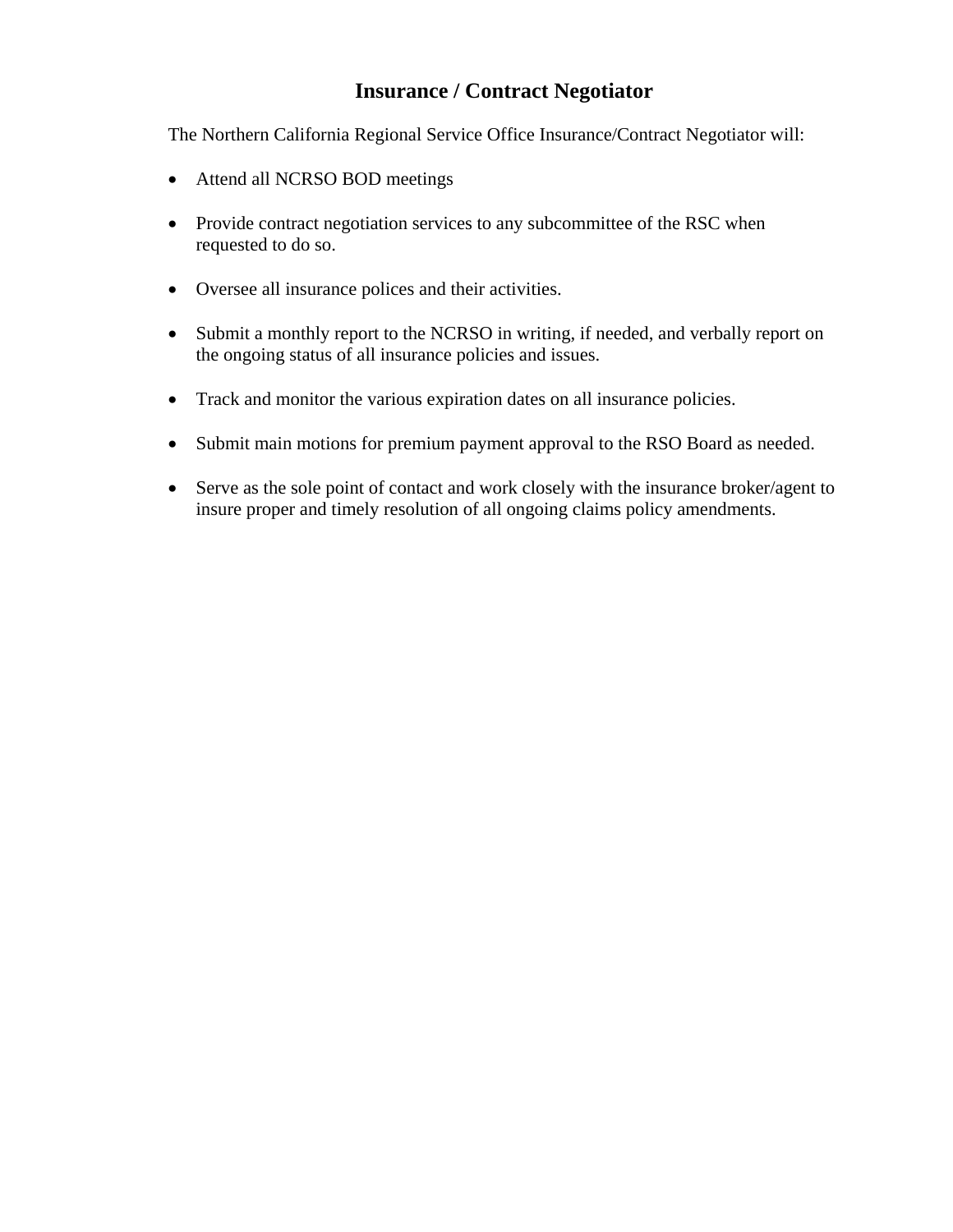## **Office Operations Director**

The Northern California Regional Service Office Operations Director will:

- Attend all NCRSO BOD meetings.
- Serve as an office manager, ensuring the efficient operation of the RSO and effective management of employees.
- Ensure that the RSO is in compliance with all State and Federal labor laws including all appropriate regulatory signage.
- Maintain and update, as necessary, the employee handbook.
- Manage employee benefits including noting sick days and vacation time.
- Serve as the single point of accountability for the administration and operations of the office.
- Contact employees a minimum of once weekly, to maintain clear communication.
- Review all bills for accuracy before submitting them to the Treasurer.
- Be responsible for written communications with landlord, attaching copies to President and Employee Manager.
- Supervise bulk purchases.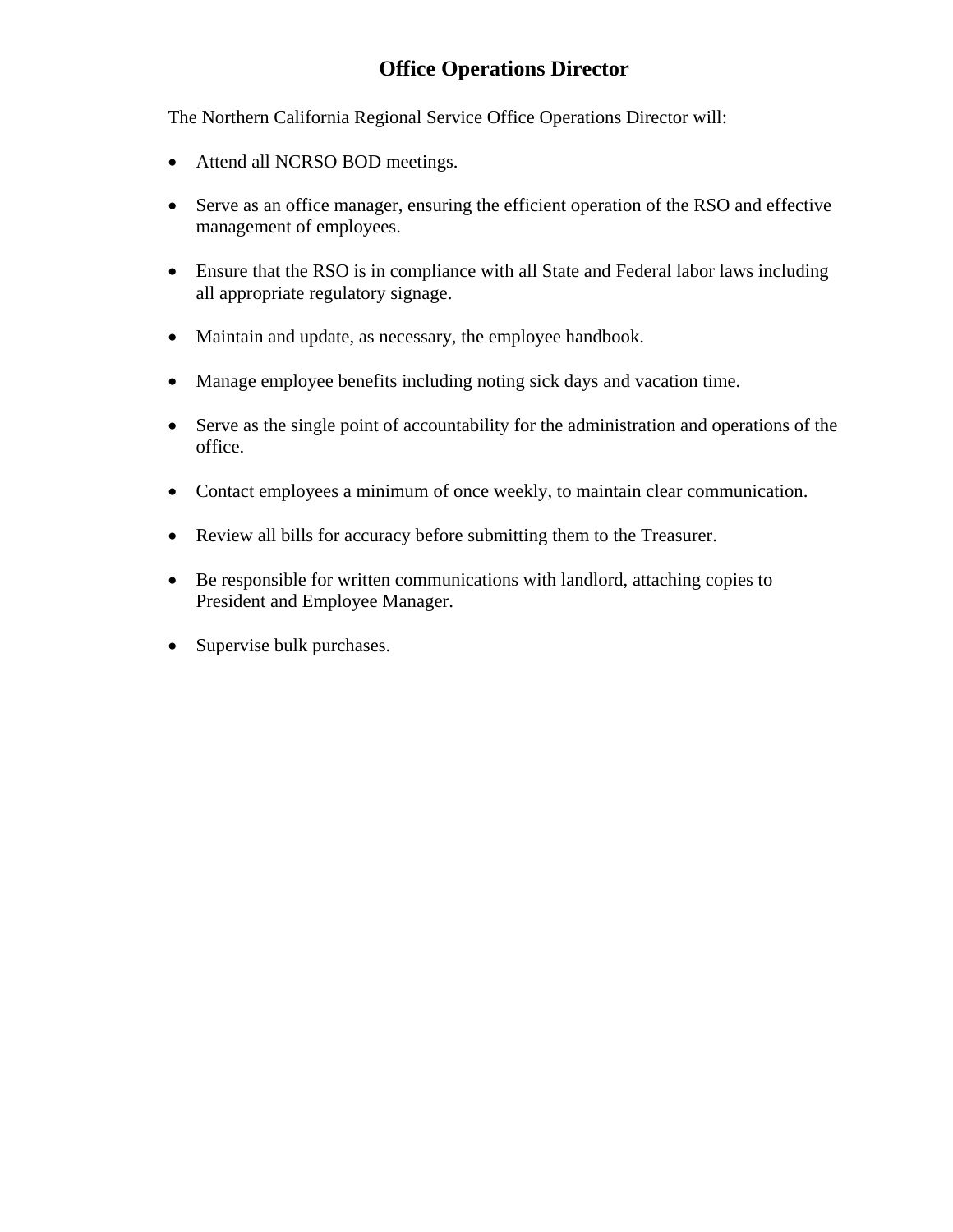## **Sales Director**

The Northern California Regional Service Office Board Sales Director will:

- Present monthly sales order motion to BOD.
- Track sales and inventory.
- Conduct an annual review of sales policy.
- Serve as a point of contact for WSO literature purchases, if necessary.
- Present motion to order merchandise for RSO booth at NCCNA to BOD.
- Arrange staffing for RSO booth at NCCNA.
- Interface with special workers about sales and inventory issues.
- Provide a monthly sales report to the NCRSO BOD.
- Find new outlets for literature sales.
- Assist in planning for sales through website.